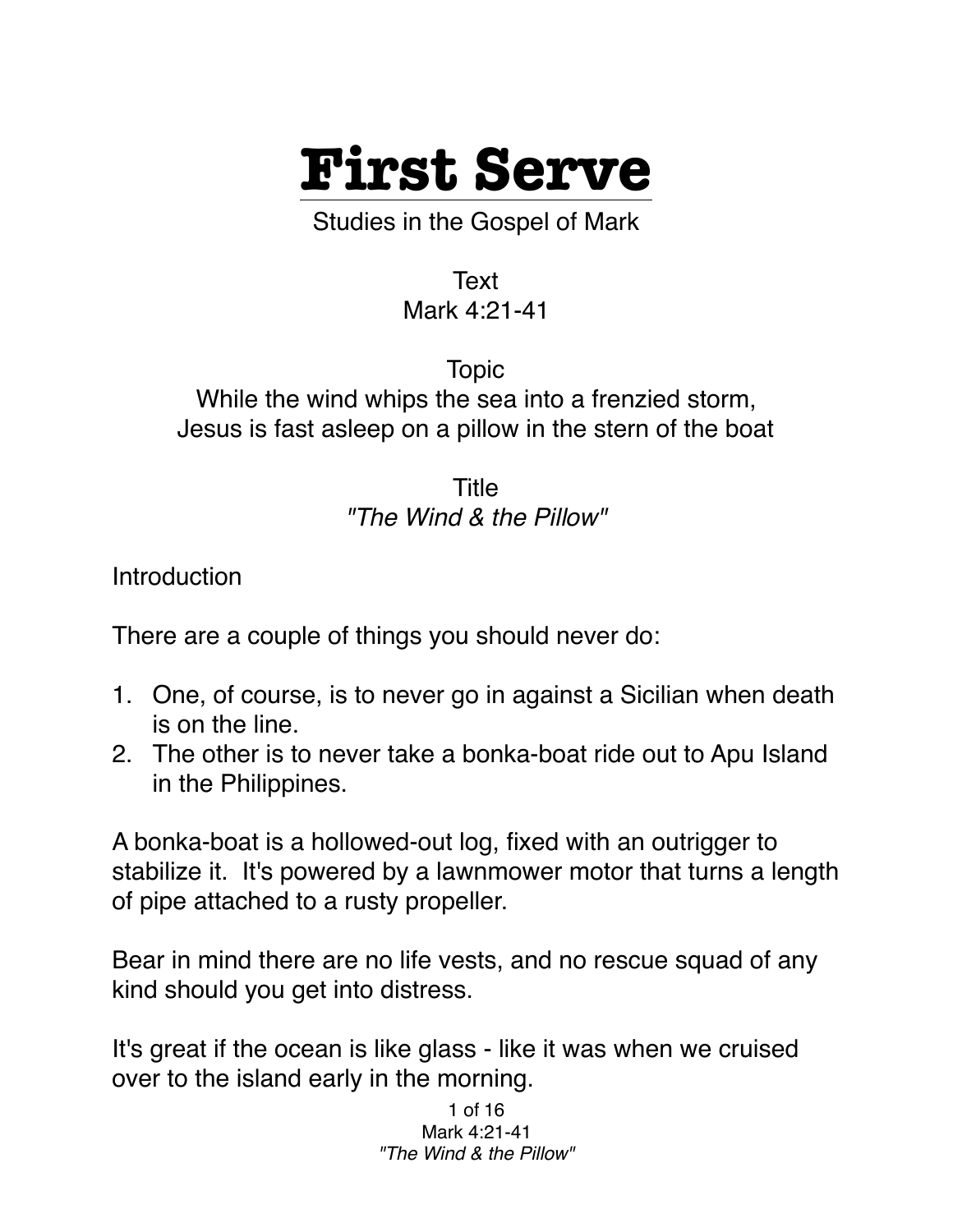Later that afternoon, coming back, the water was choppy. Both of the bonka-boats our mission team were in were getting severely beaten. We got separated, and I honestly thought I'd never see the guys in the other boat again. Later I heard how their boat almost capsized, and would have if one of our guys hadn't literally jumped out of the boat to grab the outrigger and use his own body weight to stabilize it.

We barely made it back; I'm not exaggerating. I thought I was gonna die.

I can't help but think of that harrowing boat ride when I read about the disciples of Jesus afraid in the storm.

Their experience in the storm was the second session of a lesson that the Lord was teaching them:

- 1. First, He encouraged them to take full advantage of opportunities to sow the seed of the Word of God.
- 2. But then, with the storm, He revealed the opposition they could expect as sowers.

Opportunities still abound. So does opposition.

I'll organize my thoughts around two points: #1 Get Ready For Opportunities To Be Sowing, and #2 Be Ready For Opposition To Your Sowing.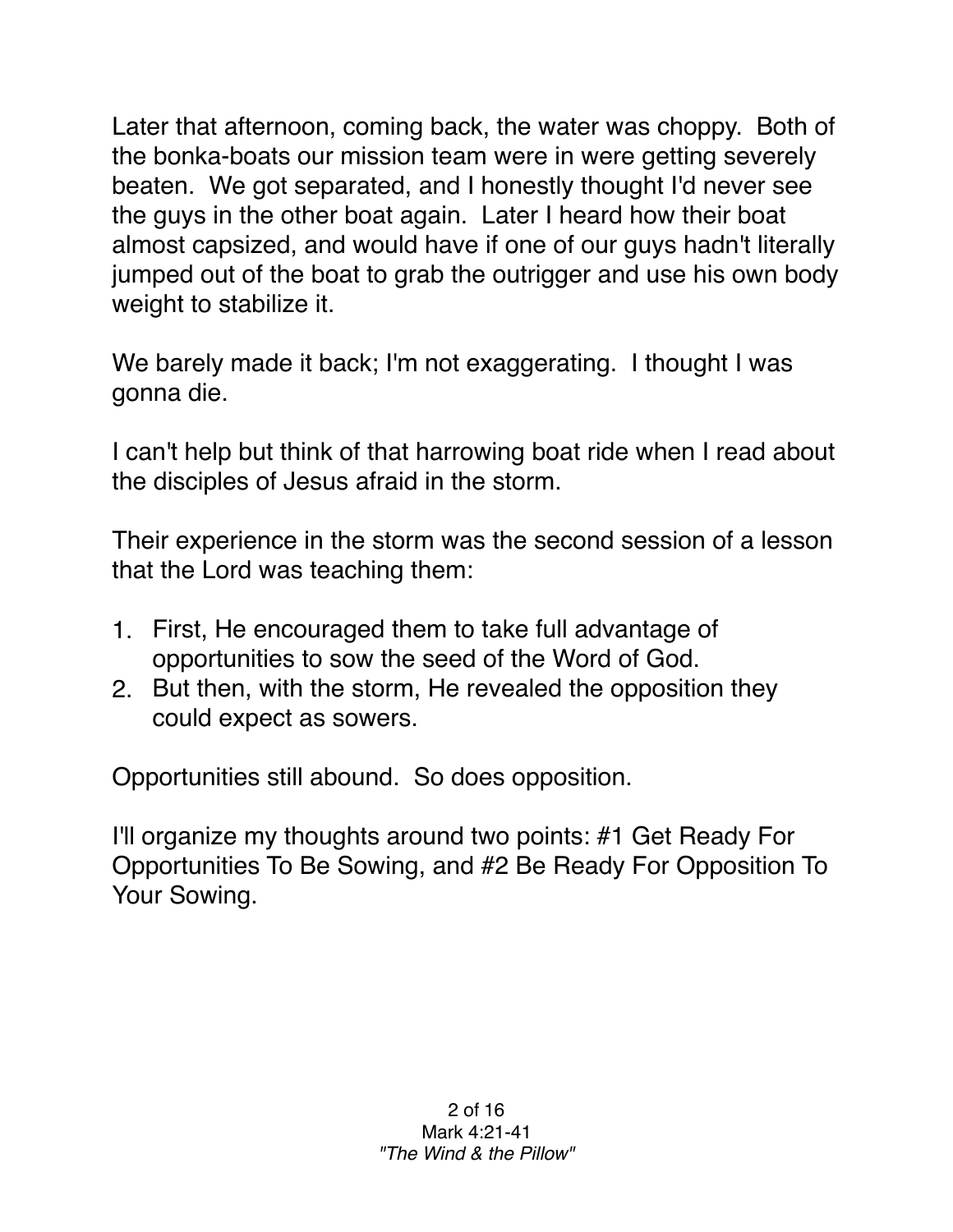#1 Get Ready For Opportunities To Be Sowing (v21-34)

Jesus was revealing to His closest disciples what He called "the mystery of the kingdom of God." The kingdom that was promised the nation of Israel was not a mystery. It permeates their Scriptures. It was an ever-present hope, always on the minds of the Jews.

The mystery being revealed for the first time by Jesus was that there would be a delay in the establishing of the kingdom on the earth. Because the Jewish authorities would reject Jesus as their king, He would return to Heaven without inaugurating the kingdom.

He would, however, return to the earth, in His Second Coming, to fulfill all the promises of a kingdom on the earth, ruled from Jerusalem.

Jesus was thus explaining to the disciples - and, by extension, to us - what would be happening between His two comings.

He told the Parable of the Sower, and we said it was foundational. It established that the main spiritual characteristic of this age in which we live, waiting for Jesus to return, is the preaching of the Gospel to lost men, women, and children.

Listening to the Parable of the Sower, you realize that a lot of people - represented by certain soil-types - were not going to get saved. From one point of view, in fact, it would seem that most people will remain lost.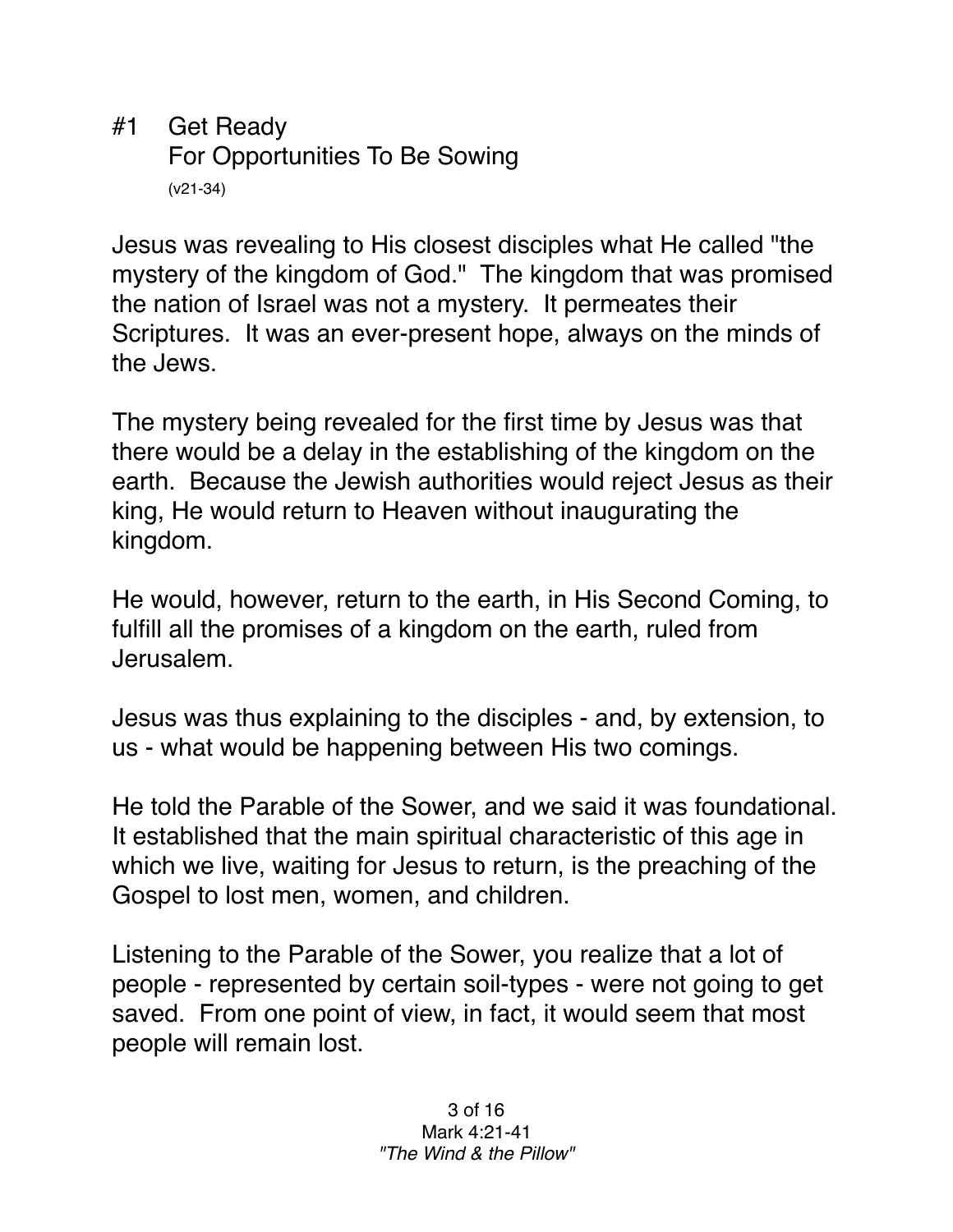That's somewhat discouraging on the surface. A sower might have a tendency to get discouraged, to grow weary, in light of the refusals of many to trust Jesus Christ and be saved.

The Lord realizes how prone we are to discouragement. I've found that, even when successful ministry occurs, I can find ways to be discouraged if I'm not careful.

What Jesus does in these next few verses is pause to encourage us to go on sowing.

Mar 4:21 Also He said to them, "Is a lamp brought to be put under a basket or under a bed? Is it not to be set on a lampstand?

The household "lamp" in first century Israel was a small clay container filled with oil with a wick in it. You wouldn't bother to light it if your intent was to keep its light hidden. No, you'd put it somewhere, like a lampstand, where it could give-off the most light.

Disciples of Jesus are the lamp, and we are called upon to shine in the kingdom of darkness throughout this age.

Mar 4:22 For there is nothing hidden which will not be revealed, nor has anything been kept secret but that it should come to light.

This saying of the Lord's has been taken out of context to strike fear into the hearts of believers. I remember a Gospel tract in the Chic series in which our meeting with Jesus face-to-face in Heaven was portrayed as featuring our lives being played back as a movie for everyone to see and hear. It included every secret, dark, shameful thought we had ever thunk.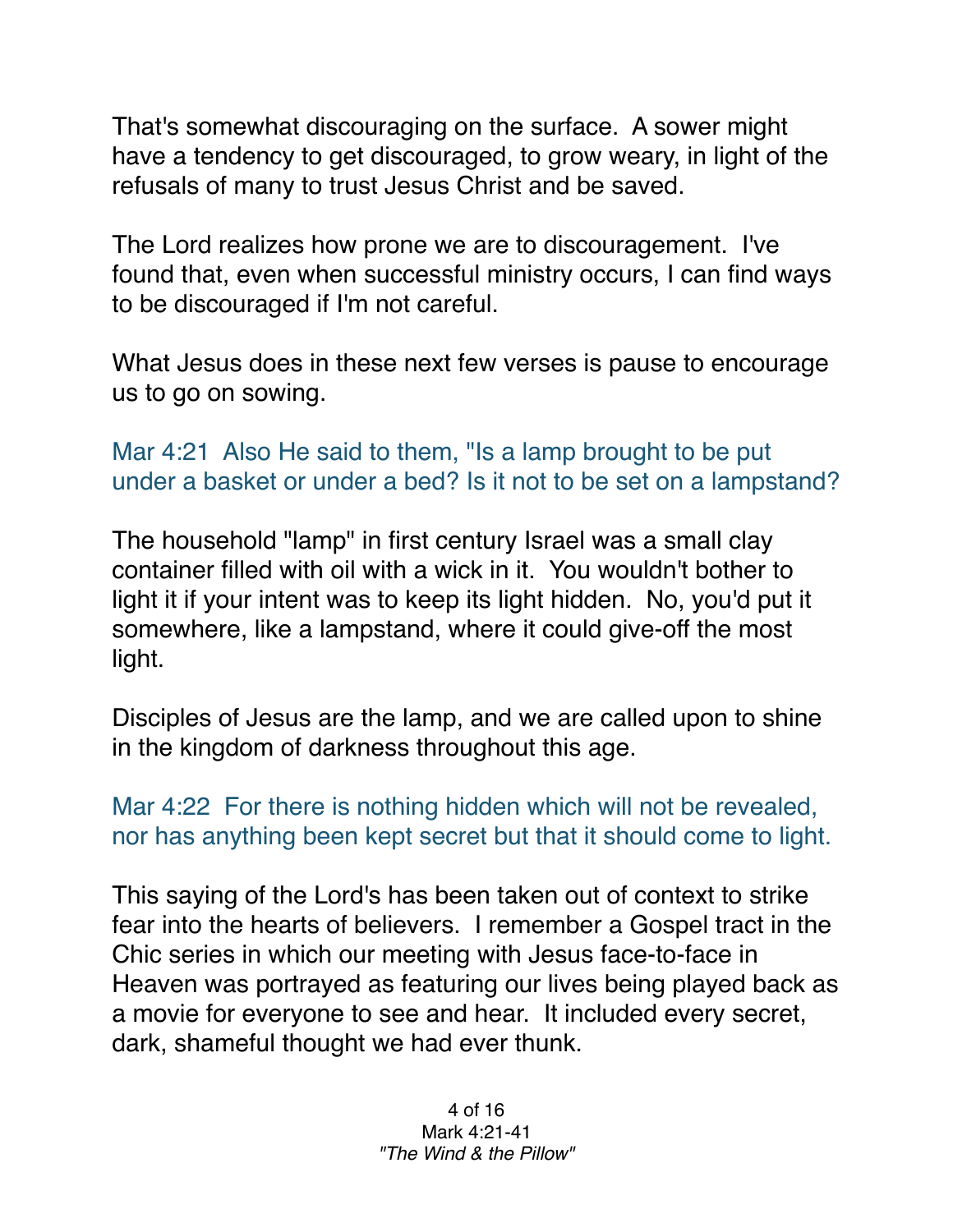Stuff like that might motivate us, for a time, but it attacks the nature and the character of Jesus. It makes us think of our sweet Lord as Someone who wants to embarrass us in front of others.

He doesn't.

In context, which is where we should keep these words, Jesus was encouraging His followers to share the secrets He was revealing to them. After His resurrection, they should bring them into the light as lamps in the spiritual darkness of the world.

The teaching and preaching of God's Word should be simple and straightforward. It should be understandable - on the bottom shelf, as it were, where everyone can access it.

Captain Barbossa's complaint, in *Pirates of the Caribbean,* could be amended to, "There are a lot of long words in there; we're naught but humble Christians."

We want to reveal truth, not conceal it; and we want to do it simply, for everyone to understand.

Mar 4:23 If anyone has ears to hear, let him hear."

Your children have ears, and their hearing is better than yours. Often, however, they act in ways that astonish you, as if they didn't hear your warning or your restriction.

Believers are to "hear" what Jesus is saying, in the inspired Word of God, by making a spiritual effort at listening.

That might mean, for you, taking notes; or repetitive reading; or listening to a study more than once.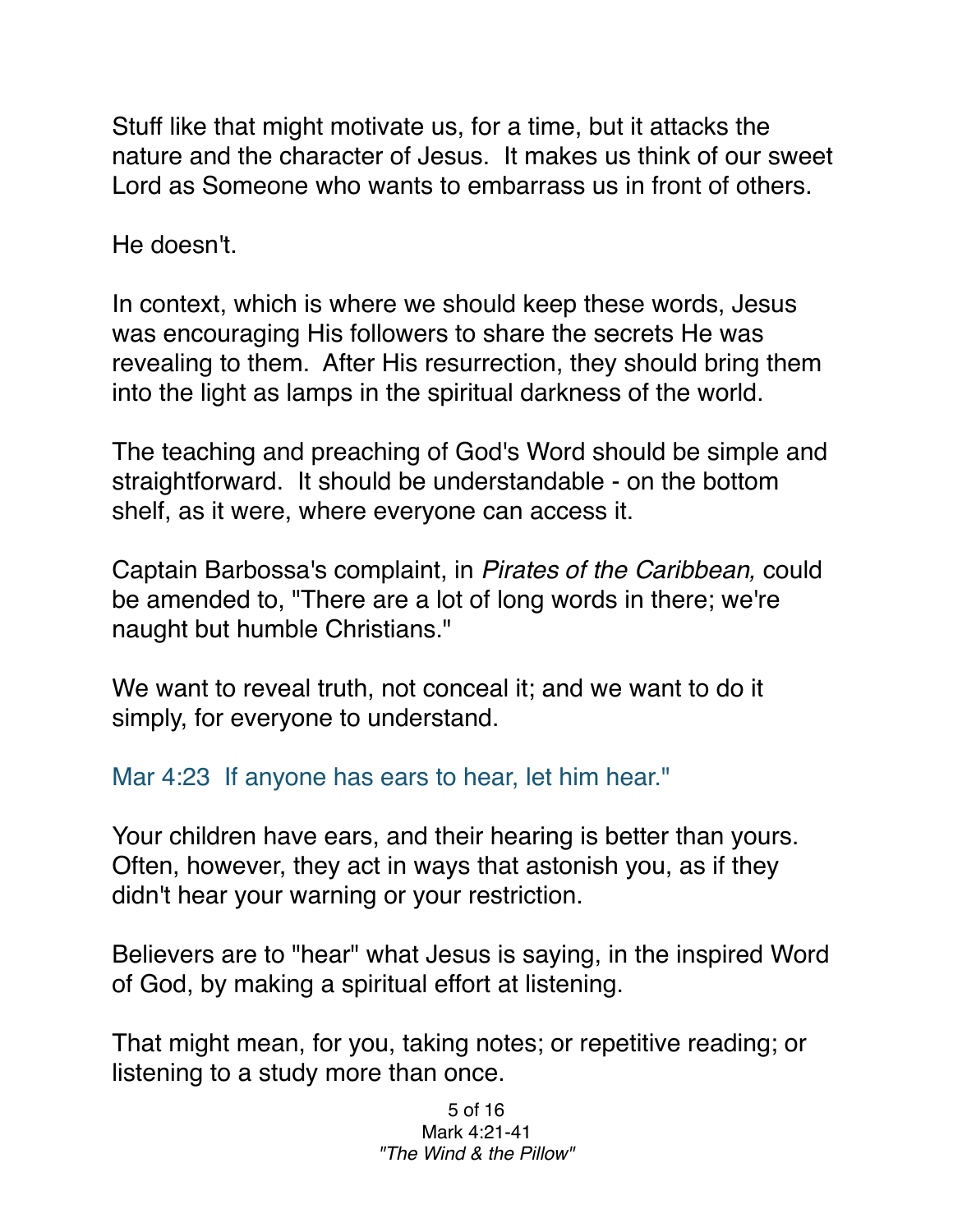It might mean reading along with the transcript; or, the opposite, turning all your devices off in order to focus your mind on listening.

Whatever **you** need to do to have "ears to hear," *do it.*

Mar 4:24 Then He said to them, "Take heed what you hear. With the same measure you use, it will be measured to you; and to you who hear, more will be given.

Mar 4:25 For whoever has, to him more will be given; but whoever does not have, even what he has will be taken away from him."

There's a famous anecdote that pastors use about a minister who keeps teaching the same passage every Sunday for several weeks in a row. Finally one of the members of the church comes to him, to inquire about it, and he says something like, "I'm going to keep teaching it until you start to live it out!"

I doubt that ever really happened, but it illustrates what Jesus was implying in these verses.

It makes sense that God would not give you more-and-more insight into His Word if you're not going to apply it, or share it.

It's a stewardship issue. Jesus wants you to take what He gives you and invest it, not hide it.

Christians sometimes feel dry. They think it's their church - that their pastor isn't doing a particularly good job of teaching.

That can be true. But it is true more often that a person isn't acting upon the truth they've already received.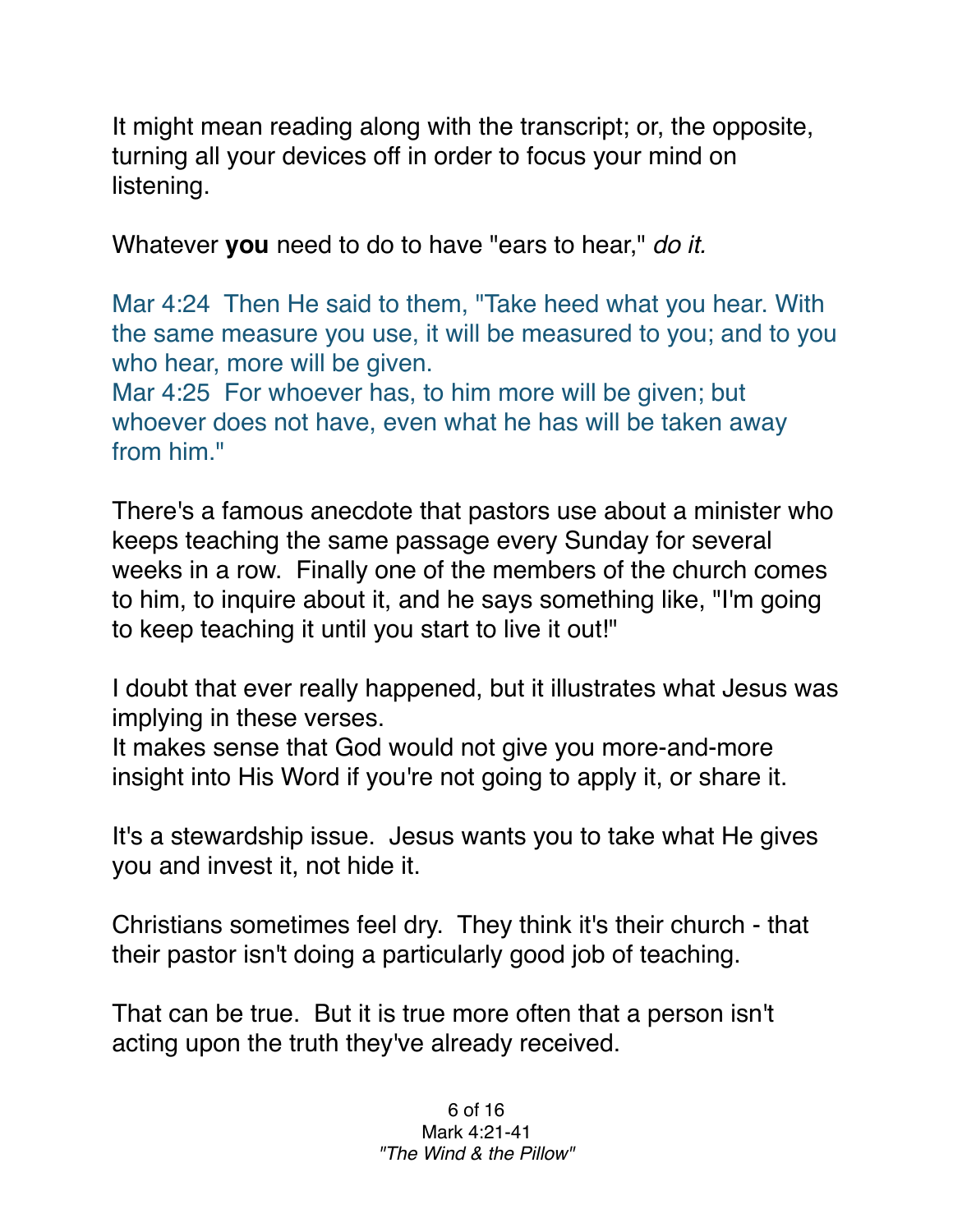It's when we feel dry that we experience what we have being taken away. Even the things that used to excite us about God seem dull.

Again - it might be your church, but it's probably you, and me, being hoarders of the truth rather than distributors of it.

Having encouraged us to go on sowing, Jesus tells two quick parables to describe additional characteristics of this age.

Mar 4:26 And He said, "The kingdom of God is as if a man should scatter seed on the ground, Mar 4:27 and should sleep by night and rise by day, and the seed should sprout and grow, he himself does not know how. Mar 4:28 For the earth yields crops by itself: first the blade, then the head, after that the full grain in the head. Mar 4:29 But when the grain ripens, immediately he puts in the sickle, because the harvest has come."

The single, simple teaching here is that the life is in the seed - not with the sower. After it's sown, the farmer can go about his business, live his day-to-day life, and know that the seed will "sprout and grow."

Jesus was reminding His disciples, and us, that the power is in the Word of God. Sow it and let it do its work. Don't lose confidence in it just because you cannot see it in the hearts of those to whom it's been sown.

We need this reminder because we are always being told the church is failing. Everyday, it seems, I see an article on how the church is failing to reach the next generation.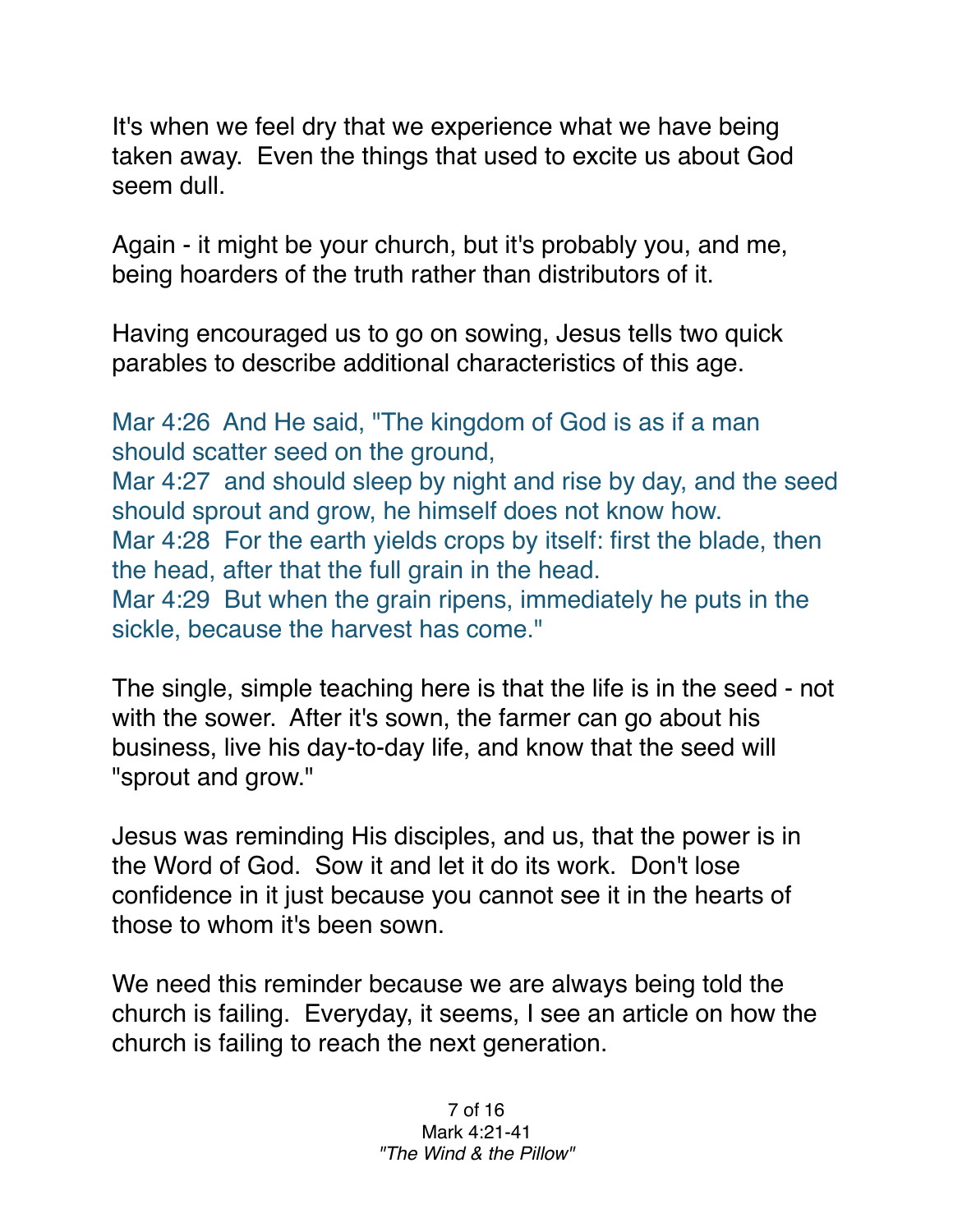Some people believe it, and begin to recast the seed of the Word in some new manner that they think is more attractive.

While our methods can certainly change, our message never can. Yes, the apostle Paul became "all things to all men," in order to win them to Jesus. But I see that as an attitude adjustment on his part - accepting people where they were at.

I don't think Paul adopted their lifestyles. If he were here today, I doubt he'd dress like a hipster, in girls bluejeans, and start a micro-brewery. But I bet he'd minister to those who did.

Mar 4:30 Then He said, "To what shall we liken the kingdom of God? Or with what parable shall we picture it? Mar 4:31 It is like a mustard seed which, when it is sown on the ground, is smaller than all the seeds on earth; Mar 4:32 but when it is sown, it grows up and becomes greater than all herbs, and shoots out large branches, so that the birds of the air may nest under its shade."

The mustard seed was the smallest seed in first century Israel; but the mustard plant (not the weed we might think of) could grow to a height of many feet.

This one grew to be huge, and we can see in Jesus' description that it featured both *supernatural* and *unnatural* growth.

The Parable of the Mustard Seed ensures us that the mystery phase of the kingdom of God in-between the two comings of Jesus is going to feature phenomenal growth.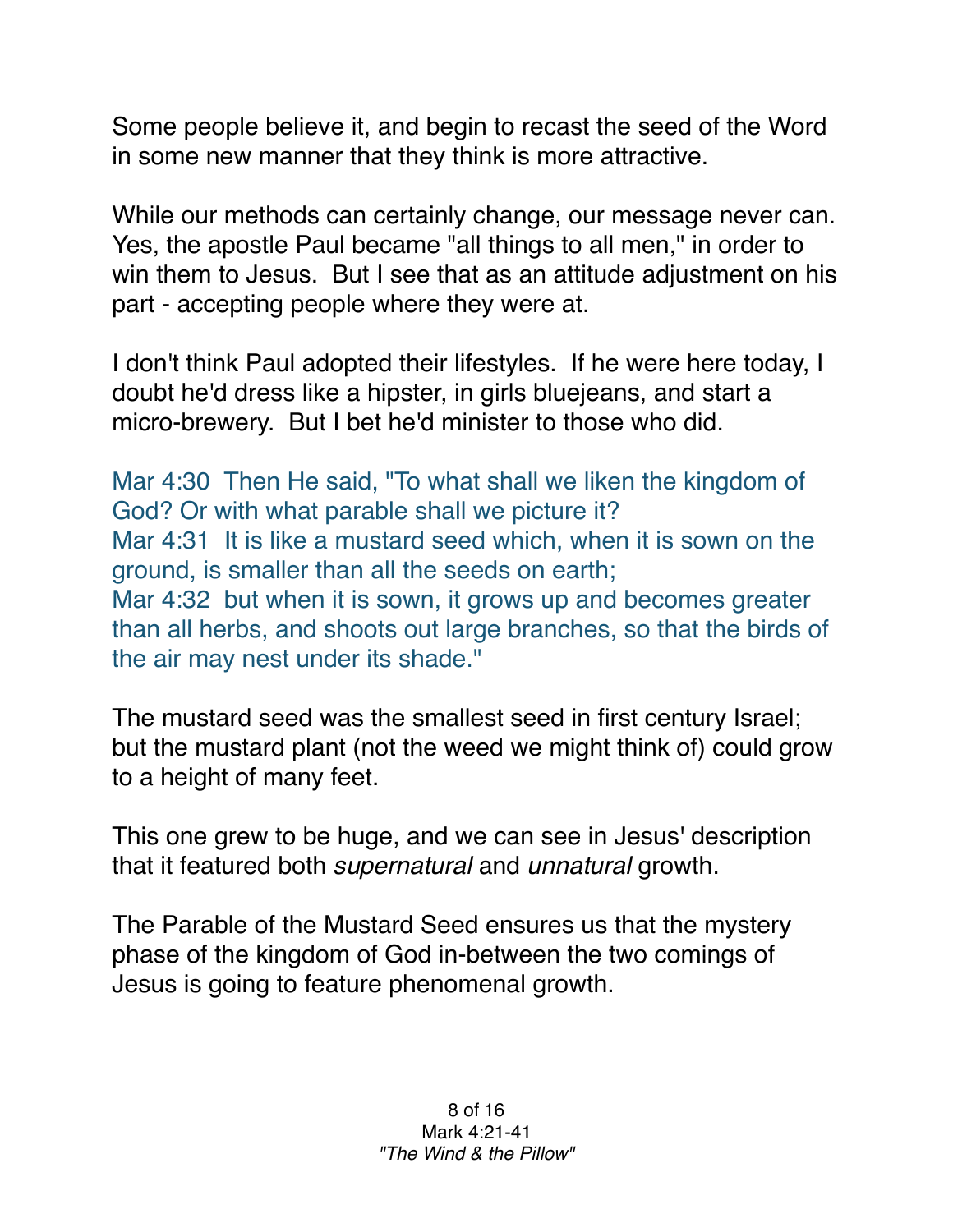Jesus hadn't revealed it yet, but in-between His comings He would be building His church, comprised of all born-again believers from the Day of Pentecost until His Second Coming. It's growth will be nothing short of supernatural. Nothing and no one not devils or men - can stop it.

With the benefit of hindsight and history, we see the continued supernatural growth of the church.

But we also see something unnatural. There are many groups, and many individuals, who lay claim to being Christians, but are not. A person in the East might think of all Westerners as Christians. They think of all denominations, and sects, as Christian - when we know many are non-Christian cults.

These are the birds in the branches. We know the birds must be bad, they must be evil, because they were agents of Satan in the Parable of the Sower. They can't be whatever we want them to be.

Thus while this parable describes the unstoppable supernatural growth of the church, it does not teach that the church will somehow prepare the world for the return of Jesus, or that we are in the kingdom now.

Mar 4:33 And with many such parables He spoke the word to them as they were able to hear it. Mar 4:34 But without a parable He did not speak to them. And when they were alone, He explained all things to His disciples.

Parables to the multitudes, with explanation to the disciples. Bear in mind a person could go from being just a member of the multitudes to being a disciple.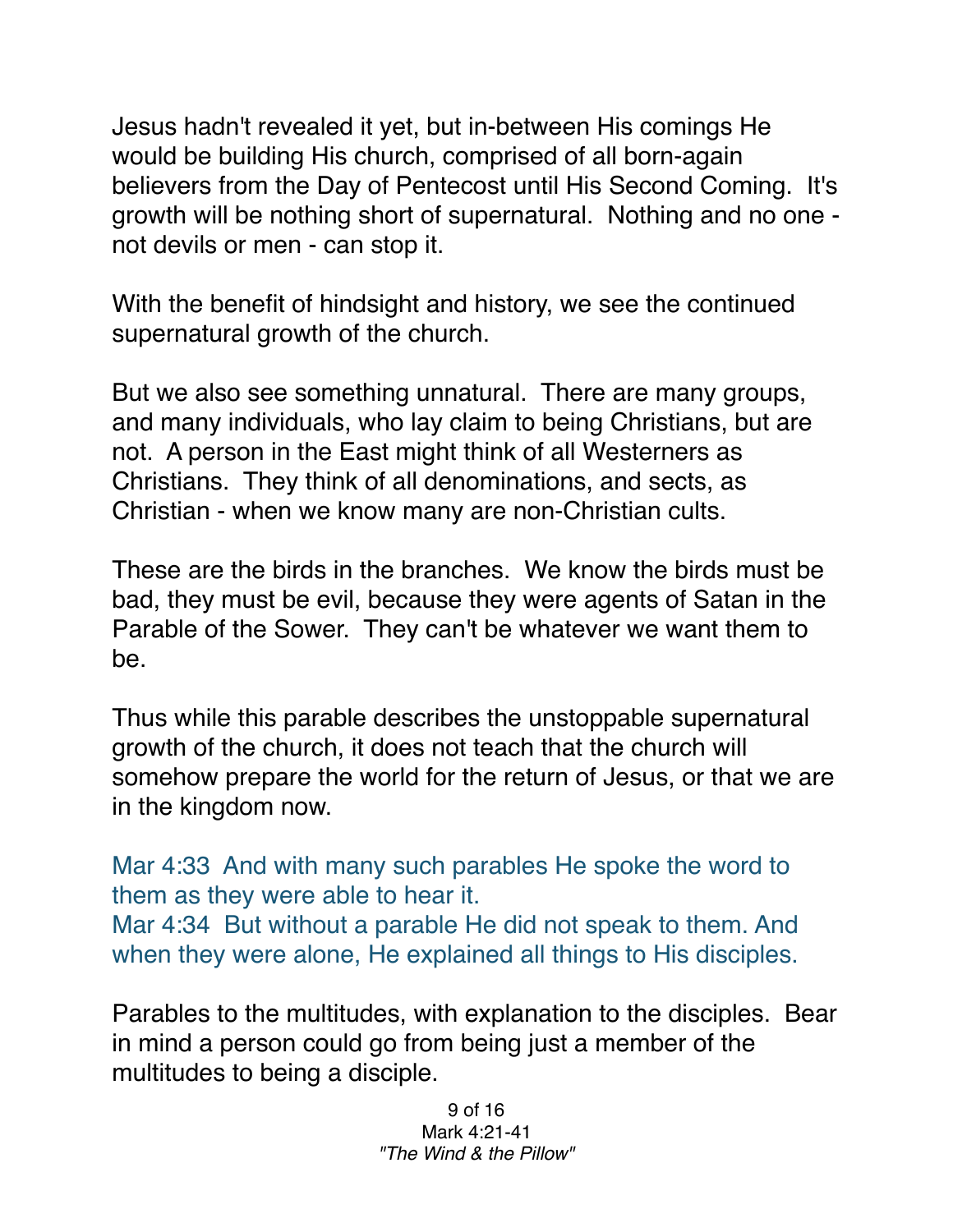No one was being denied the forgiveness of their sins. But they must seek after the Lord Himself, and not just His miracles.

Remember the old Dr. Pepper jingle,

*I'm a pepper He's a pepper She's a pepper We're a pepper Wouldn't you like to be a pepper too?*

Well, we could substitute "sower" for "pepper," and have that rattling around in our brains, reminding us to look for, and take advantage of, any and every opportunity to share the Gospel.

#2 Be Ready For Opposition To Your Sowing (v35-41)

We don't need to understand and read Greek or Aramaic, or Hebrew, for that matter, in order to understand God's Word. But every now and then, the proper translation of a word can help us immensely.

Jesus is going to calm a storm at sea by saying, "Peace, be still."

The Greek word translated "be still" literally means *be muzzled.* This is the same command Jesus issued when He addressed demons, which implies that this storm was actually stirred by Satan.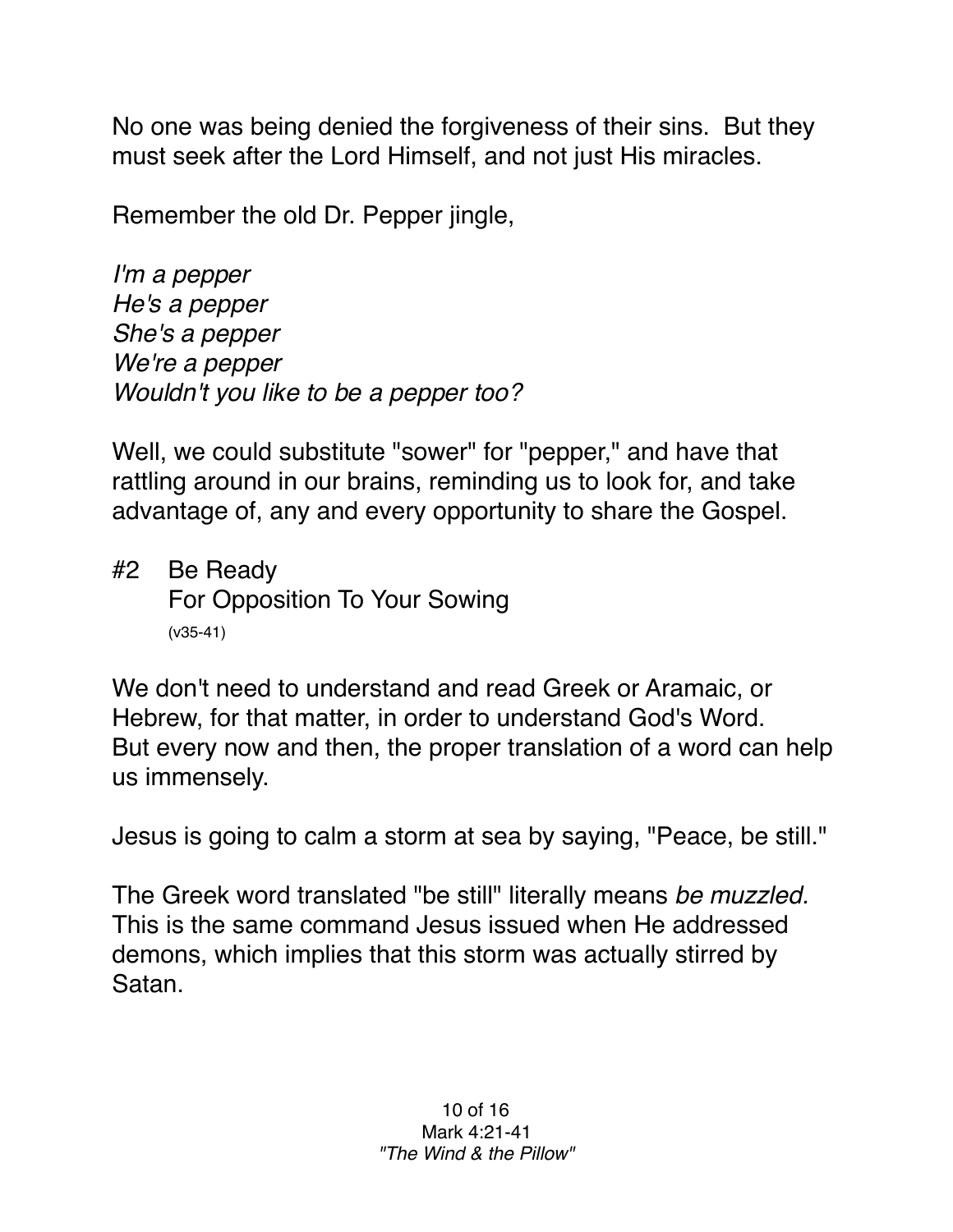Knowing this was the devil's doing, we can see this episode as a reminder to us that ministry will always be met by demonic opposition of some kind.

Mar 4:35 On the same day, when evening had come, He said to them, "Let us cross over to the other side."

Did you ever, in elementary school, take that test that was really a trick to see if you read the instructions?

The teacher is supposed to really hype how important it is for you to finish all twenty-five questions. But you don't really have enough time to do so.

Nervous you won't finish, you turn over the test and dive right into it - without reading the one-sentence directions on the top.

The directions say, "Answer only questions one and twenty-five, then turn your test in to your teacher."

Most fifth graders miserably fail.

Jesus' direction to His disciples is a kind of test; or at least commentators see it that way. He said to His disciples, "Let us cross over to the other side."

He didn't say, "Let us cross *under* to the bottom of the sea." In other words, they could have had faith to know they would arrive at the opposite shore, as promised, despite the storm.

Mar 4:36 Now when they had left the multitude, they took Him along in the boat as He was. And other little boats were also with Him.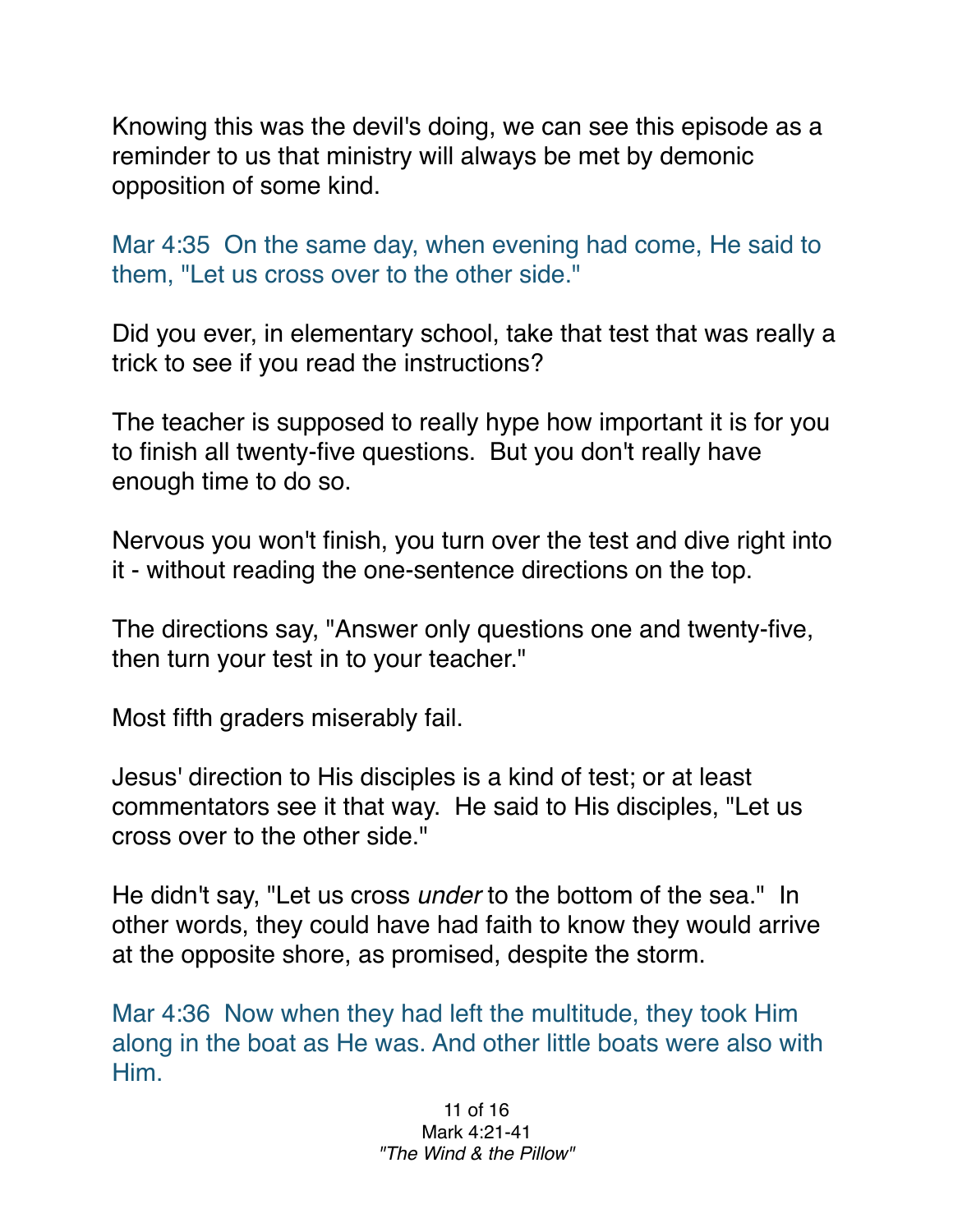"Other little boats" were involved - boats on which Jesus was not a passenger. If the guys on His boat were terrified, how do you think these other boats were doing?

Make a mental note of the fact "other little boats were also with Him," too, for our next study. As chapter five opens, Jesus lands and immediately faces-off against the man living in tombs possessed by a legion of demons.

Thus this whole scene reads like a D-Day invasion, as Jesus' little flotilla hits the beach and is met by considerable force - only to completely eliminate the opposition.

Mar 4:37 And a great windstorm arose, and the waves beat into the boat, so that it was already filling.

Before we criticize the boys in the boat, we see that they waited until they were taking on water. It seemed they would definitely sink.

I don't want to ruin anyone's promise to you that Jesus won't let you sink, but He just might.

The apostle Paul was in multiple shipwrecks, left floating on the planks of the ships that had broken-up under him. In the Book of Acts he says, during a particularly wicked storm at sea,

Act 27:22 And now I urge you to take heart, for there will be no loss of life among you, but only of the ship. Act 27:26 However, we must run aground on a certain island."

Jesus was just as much with him in the water as He was on the deck.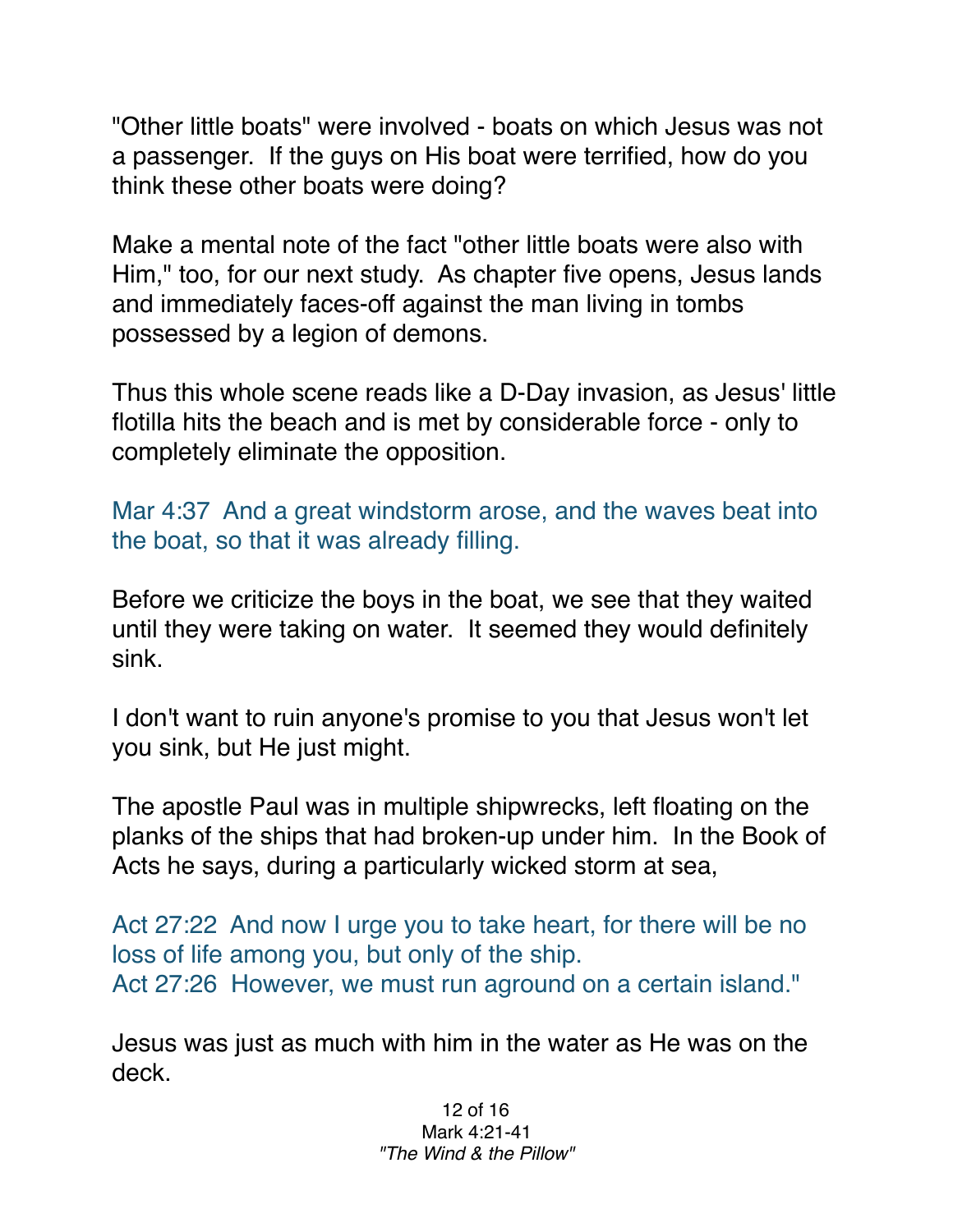I want us to be ready in case our ship sinks. It can, but that in no way minimizes the love of Jesus.

Jesus is always, always, always, with you in the storm; and that means sometimes in the sea after your boat has disintegrated.

Mar 4:38 But He was in the stern, asleep on a pillow. And they awoke Him and said to Him, "Teacher, do You not care that we are perishing?"

Ouch! Jesus, full of compassion, is accused of not caring, because He wasn't doing what they thought He should.

Jesus, Who would die on the Cross for them, and everyone else, is accused of being callous to their needs. We do this anytime we question the Lord's love on account of our circumstances.

We talk a lot about suffering because the age in which we live, between the two comings of Jesus, is to be marked by our suffering with patience and perseverance, as a testimony to the grace of God at work in our lives.

I remembered a quote from C.S. Lewis' book on suffering, *The Problem of Pain.* It goes like this: "... pain insists upon being attended to. God whispers to us in our pleasures, speaks in our conscience, but shouts in our pains: **it is his megaphone to rouse a deaf world."**

I think that Lewis meant God uses pain and suffering to shout at us, as His megaphone, to get our undivided attention.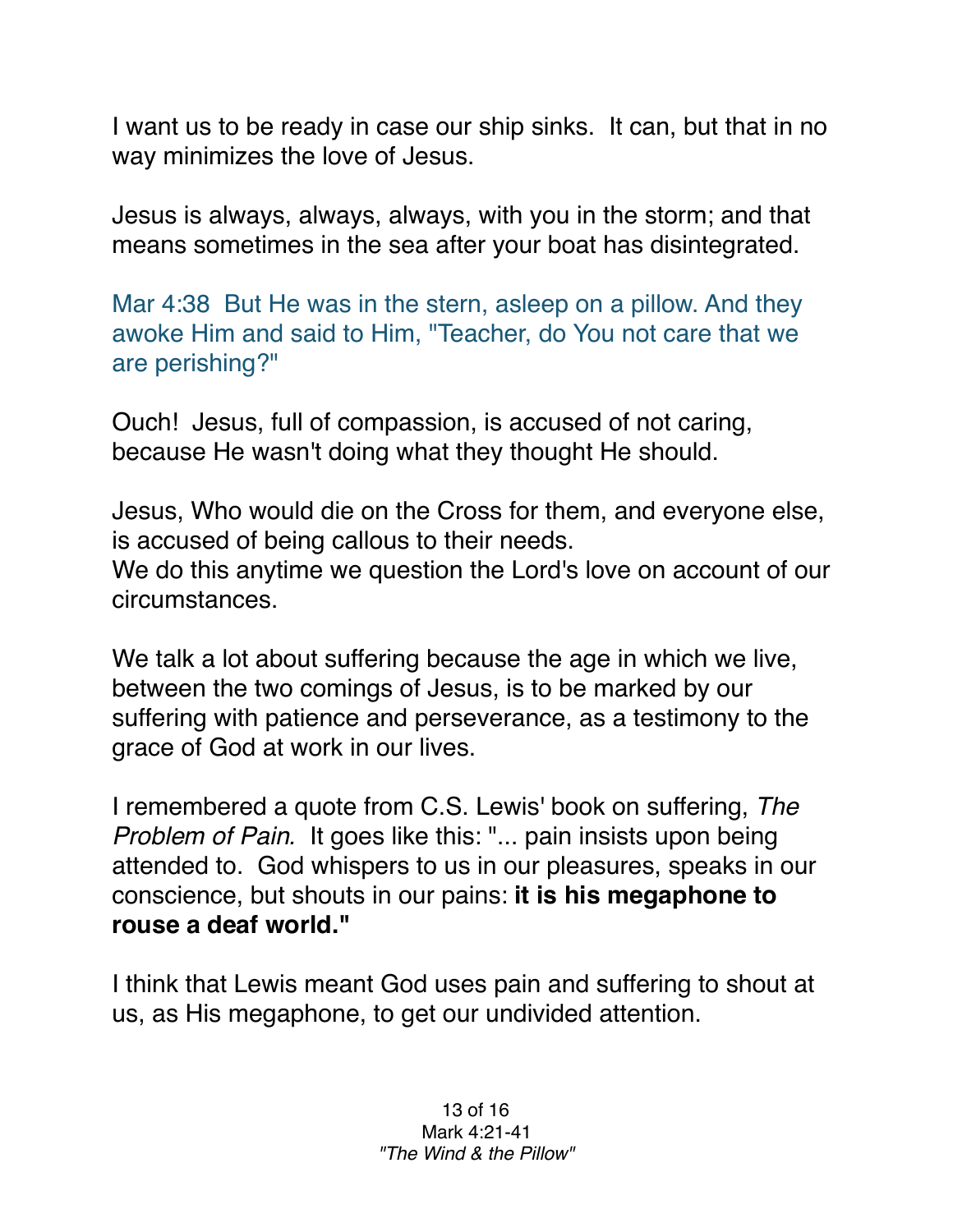While that may be true, and with apologies to Lewis, I think that pain and suffering are a megaphone the Lord hands **us**, for us to shout about His grace while we are afflicted. Paul, in fact, said he boasted in his sufferings.

Has God handed you the megaphone? What are you shouting through it?

Mar 4:39 Then He arose and rebuked the wind, and said to the sea, "Peace, be still!" And the wind ceased and there was a great calm.

The wind might suddenly subside naturally, but for the sea to become instantly like glass - well, that's a miracle, and especially noticeable to seasoned fishermen.

As we pointed-out, Jesus spoke to this storm in a way that indicated it was satanic in origin.

The devil cannot be blamed for every bad thing; we live in a fallen world, after all.

But we must be aware that he will do everything and anything to hinder us from sowing the seed of the Word of God.

Our part is to simply press on, to move forward, knowing that the Lord is with us, and will never leave us or forsake us; not on the deck, not in the deep.

Mar 4:40 But He said to them, "Why are you so fearful? How is it that you have no faith?"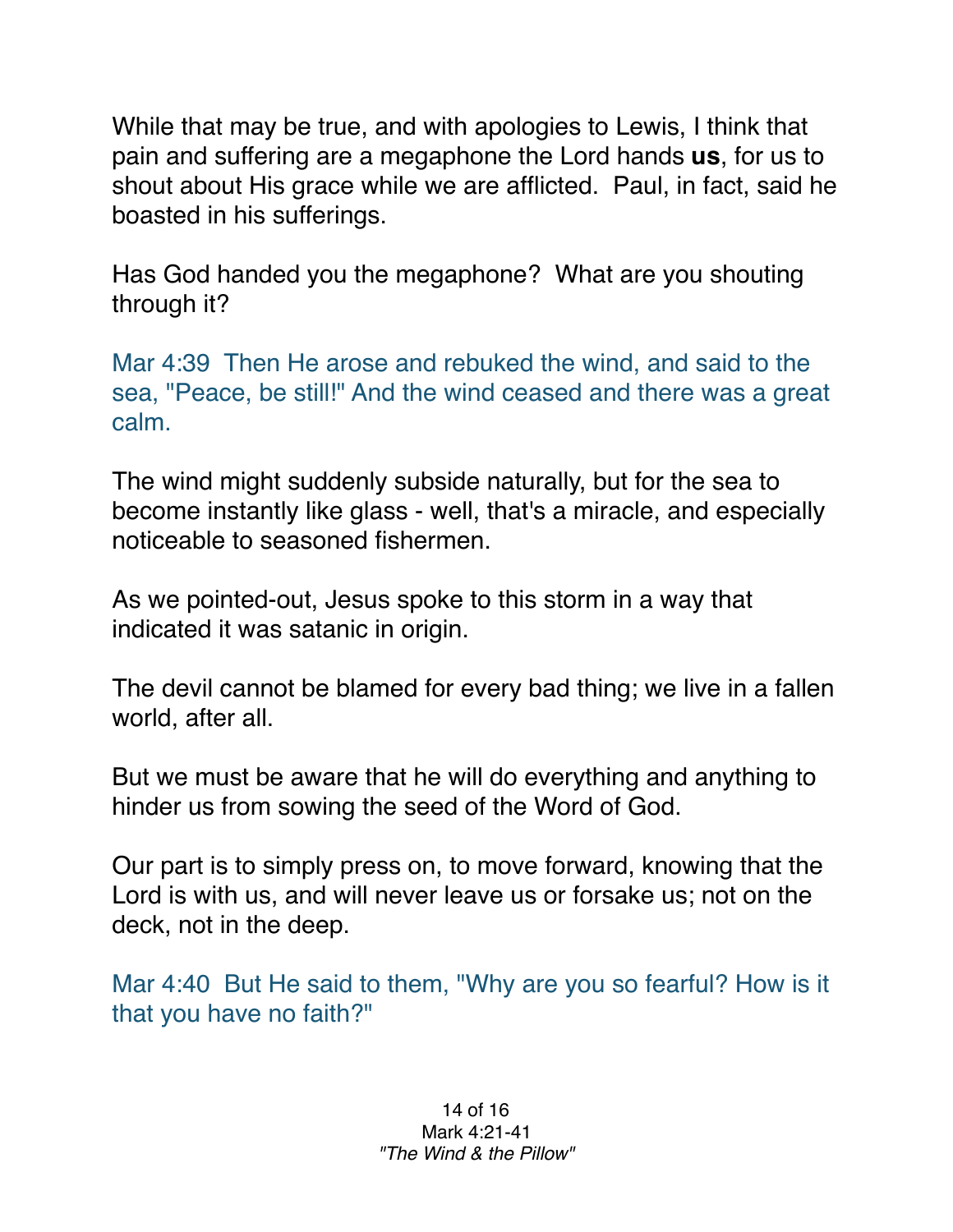This is understandable when coupled with His words, "Let us cross *over* to the other side." By faith in His words, they could have known they would - one way or another - reach their destination.

I was thinking how we go out of our way to simulate crazy motion by going to places like Magic Mountain. We have faith that the rides are safe and well-maintained.

Until we see some YouTube video of people hanging upside-down for several hours on some loop roller coaster.

We go on those because we enjoy the ride. Jesus wants us to rejoice in the 'ride' we are on with Him - even through the storm, even in the sea.

Mar 4:41 And they feared exceedingly, and said to one another, "Who can this be, that even the wind and the sea obey Him!"

They were afraid in the storm, but more afraid of Jesus. Was this a proper, submissive, reverential fear of God? Or were they afraid of what they'd signed-up for?

Both are possibilities for disciples, especially as we face opposition for the sake of the Gospel of Jesus Christ.

The Christian life isn't war games. It's live-fire, with injuries and casualties. There's friendly-fire, too - but that's for another text to describe.

Besides expecting it, how can we be ready for opposition?